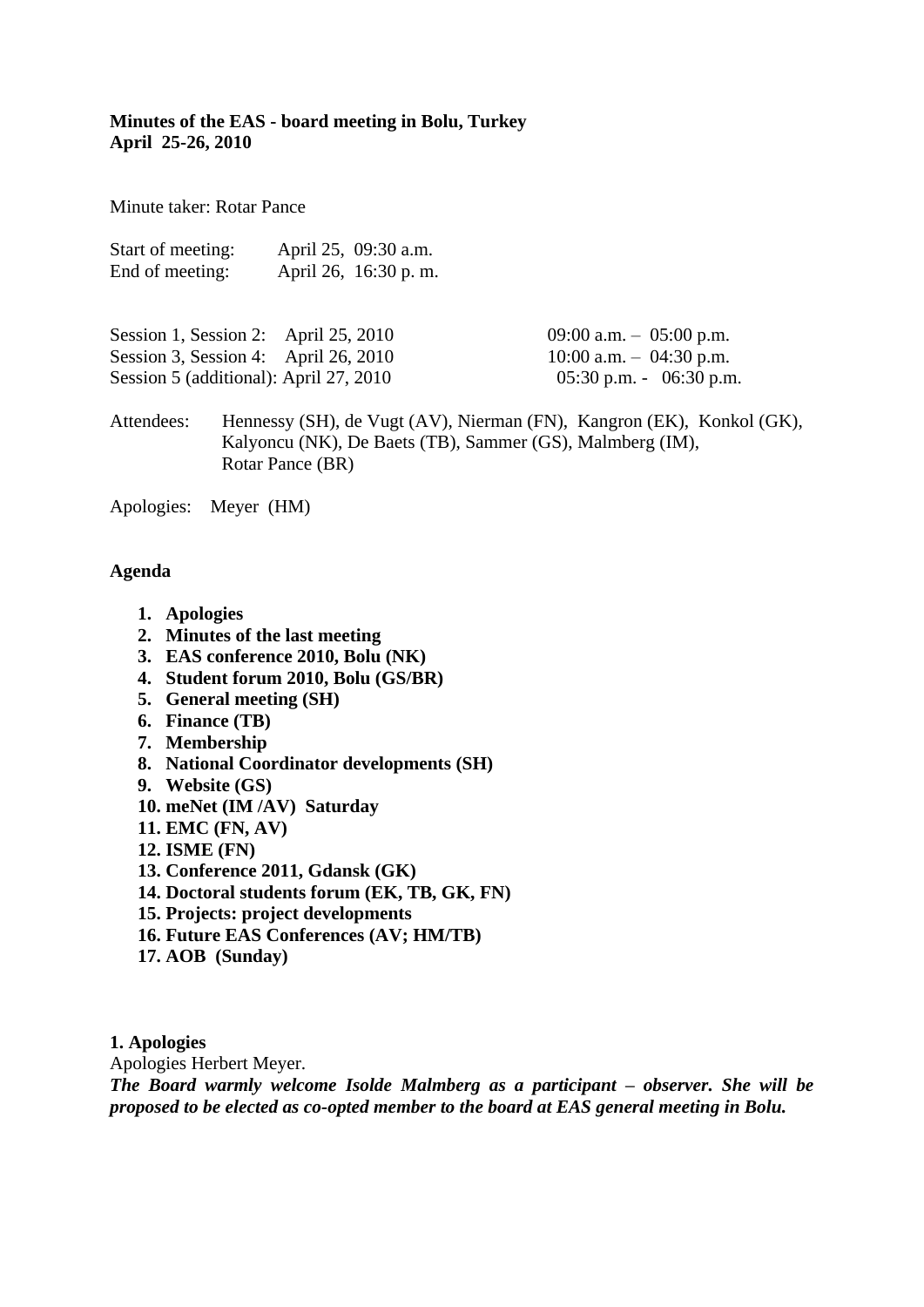### **2. Minutes of the last meeting**

Minutes from the last EAS general meeting in Bolu (November 13-14, 2009) were checked and accepted.

Some additional comments were given by SH about elections of two students – participants of the Student Forum. They will be invited to participate at the next EAS board meeting in Gdansk. GK proposed Julijanna Styn (PL) as one of them.

SH reported that she could realise two editions of the Newsletter per year and not three as it was planned. NCs will be asked to contribute news about the events in their countries.

EK presented the idea of the Musical Olympiad in her region and the possibilities to develop the idea in the frame of the EAS. SH and AV will work with EK on this topic.

# **3. EAS conference 2010, Bolu (NK)**

NK gave a report on final congress preparations and the programme:

»EAS congress is the first big international congress in Turkey in the field of music education There will be 180 participants from the 37 countries (including Student Forum participants and EAS board members). Some participants from Lithuania, Finland and Norway will not be able to come because of the volcanic ash problem. There will be also some participants outside the EU - from Nigeria, New Zealand, South Africa.

Organisers received 165 proposals for paper or poster presentations. 120 works were selected after reviewing. There will be 22 paper sessions, 3 round table discussions and 8 workshops. Every evening ther is a concert (piano concert, dance show, Turkish folk music concert).

Before the congress there will be some connected courses and master classes with c. 70 attenders.

The Student Forum has successfully started.

Organising committee confronted with big financial problems. There were also changes in the rectorate of the Abant Izzet Baysal University and a lot of information had to be explained again. They changed some costs for the SF dormitory and this also causes additional financial problems. Finally deputies of Bolu helped to solve the financial construction of the congress. The whole congress costs are 70.000,- EUR (20.000,- EUR are costs just for the simultaneous translations)«

## *SH expressed deepest gratitude to Nesrin Kalyoncu for all work in so hard circumstances. The ssucessful organisation of the 18th EAS congress in Bolu concluded her co-opted membership on the EAS board.*

#### **4. Student forum 2010, Bolu (GS/BR)**

GS reported on activities in preparing the SF and nominating the students. . The group is includes 22 participants from 11 EU countries and 6 students from Turkey. Two nominated students from Latvia didn't arrive and didn't inform us about their absence. GS contacted the Latvian NC but she also didn't have any information from nominated students. This raised the question about the role of the NCs after the nomination of the students.

The main theme of the SF is *"Bringing the outside in" – the teacher's role in reflecting the musical lives of young people in classroom practice*.

There was short debate by the board on what we can do for the next congresses for the past SF participants (e.g. young professionals, young teachers…).This needs further thought

### *Decision: NCs must commmunicate with the nominated students in their countries and take care for their participation at the SF.*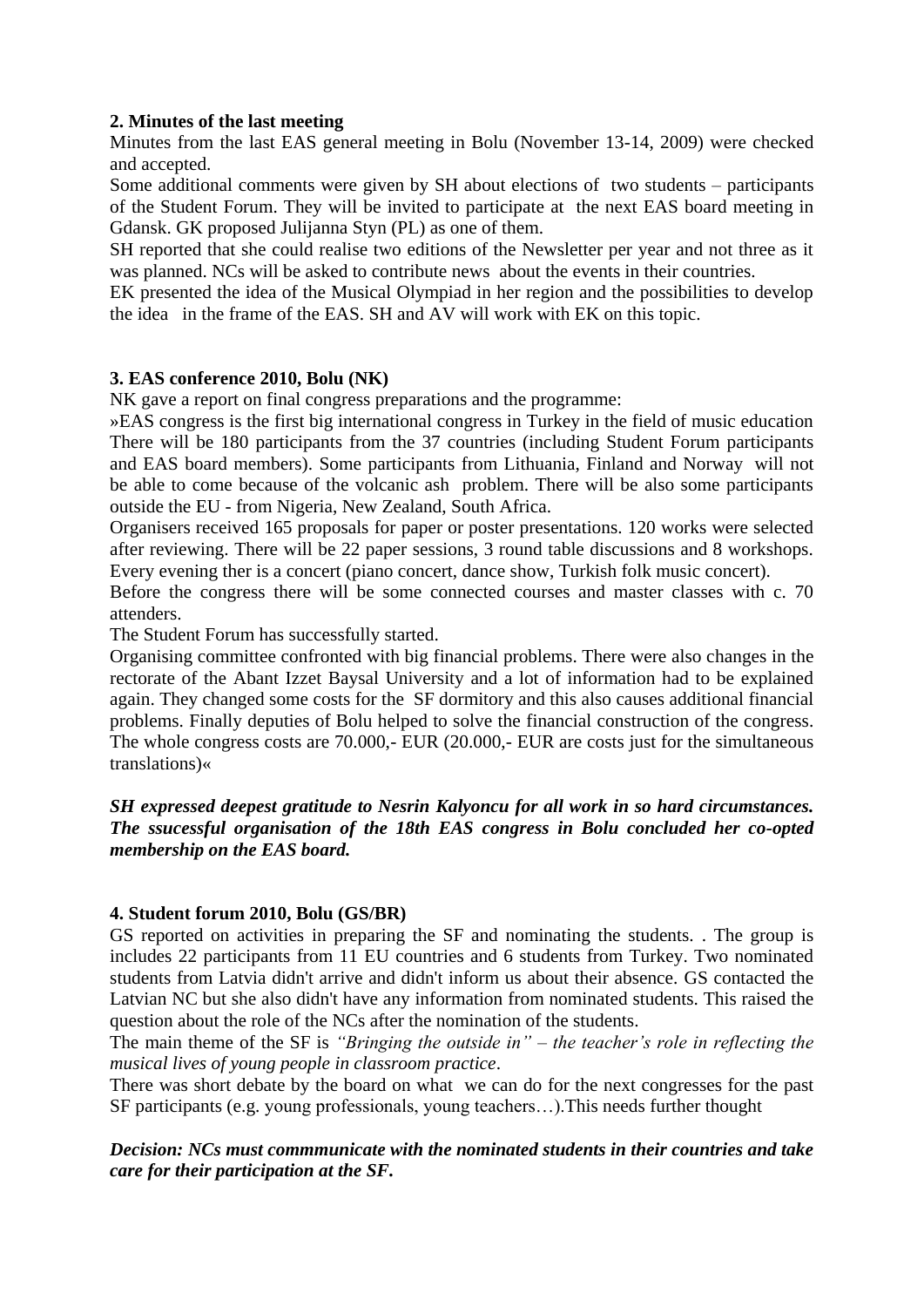# **5. General meeting (SH)**

SH formulated agenda for the EAS general meeting (April 27, 2010) at the Abant Izzet Baysal University:

- Apologies
- Minutes of the General Meeting 2009
- Welcome and President's Report
- Financial Report and Approval of the Accounts:
- Proposal for adjustment of the membership fee and regulations relating to membership.
- Reports: Website (Gerhard Sammer)
	- Net Music- (Gerhard Sammer/Adri de Vugt) EMC and ISME – (Franz Niermann)
- Next Conference (Gabriela Konkol)
- AOB

The invitation letter will be prepared by SH and TB.

There will be also two proposals for changes in the structure of the co-opted EAS board members: Nesrin Kalyoncu steps out because of successful concluding her task. Isolde Malmberg will be proposed as a new co-opted EAS board member.

#### **6. Finance (TdB)**

TB brought and presented the financial report of HM.

EAS have two accounts:

- normal account (app. 7.000,- EUR; large part is from project netMusic);
- saving account (app.  $3.000$ , EUR).

He will send this financial report to BR for archive.

TB stated that items, connected with the netMusic project, should be clarified. AV explained some financial details of this project (publishing the book, personal costs, travel costs, necessity for spending all the money).

### *Decision: The board agreed that we need the regular, simple record of financial state of the organisation. TB and AV will check and revise the financial report for the general meeting.*

TB rasied the question of managing the financial administration, mentioned in one of his reports. He proposed the use of a program which automatically makes the necessary forms and charts for yearly reporting to the government. There is a single contribution at the beginning ( 200,- EUR). Only TB and HM will still keep access to the bank account.

#### *Following a debate the proposal was approved.*

#### **7. Membership**

We agreed at EAS board meeting in November 2009 that all participants of the next EAS congress in Gdansk would have to be our members. They should pay the membership before the congress registration. The individual membership fee will be 25,- EUR. People inside Poland will pay a reduced membership (10,- EUR).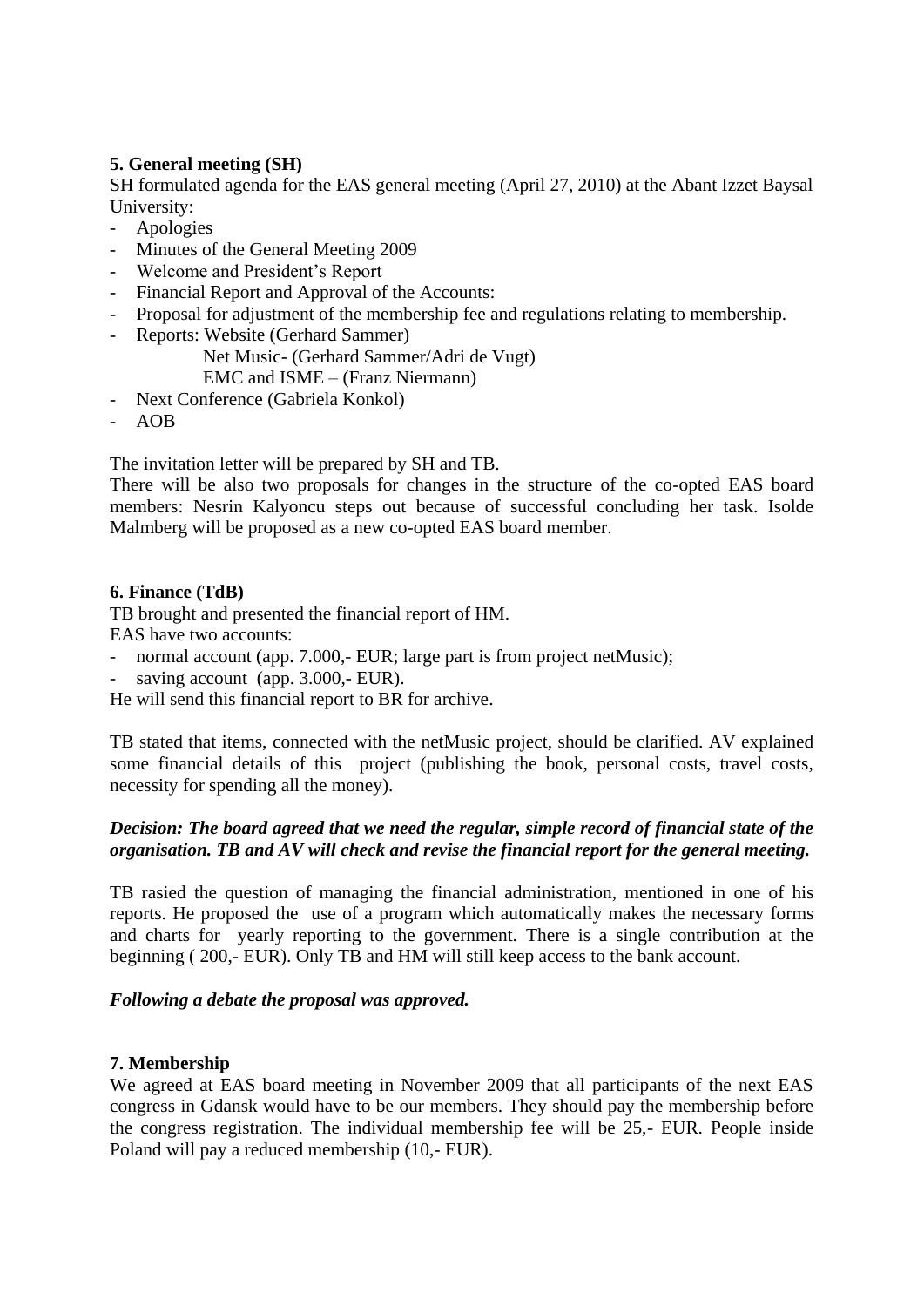## *Action: We must create the ID (EAS membership year number). Members must get their numbers for accessing to the inner sites of the EAS website.(Action: TB)*

There was open question about changing membership period (January to January or September to September). This proposal should be declared at the EAS general meeting.

SH raised question about institutions paying the membership. We would like to be the organisation of network of individuals and also network of institution. After discussion we made following *Decisions: Membership for the institution will stay the same: 100,- EUR. One person is declared to be representing the institution and she/he can vote at the election. She/he could bring with her/him maximum 3 persons. In the case that this person can not come to the conference the institution can delegate other person. EAS will send one membership number (ID) to the institution.*

FN raised the question about EAS honorary members. What does it mean to be a honorary member? How much time someone can be the honorary member. He listed EAS honorary members so far asked about some of them.

GK asked if the honorary members will come to the congress in Poland, who will pay the congress fee? SH answers that honorary members do not pay the membership and that the EAS should pay the congress fee for them.

Following debate about honorary members showed a complexity of this question so it was not possible to make some decisions about the position of the honorary member. Further discussion needed (Action: Agenda Item for next board meeting )

### **8. National Coordinator developments (SH)**

SH reported on new NCs or CPs from Croatia (Sabina Vidulin-Orbanić), Ireland (Regina Murphy) and Portugal (Ana Veloso). There were also changes in Switzerland (Ruth Frischknescht) and Sweden (Anna Houmann).

#### *Action: Some of the NCs have not paid the membership fee. SH will send them an e-mail.*

#### **9. Website (GS)**

GS reported on activities connected with the EAS website and possibilities and proposals for relaunching. He proposed that EAS stay connected with the same company at it was in the past. Some board members exposed the question of the costs for relaunching. GH answered: 2.000,- EUR. IM mentioned that the costs sometimes increase. She asked if it is possible to propose the fixed costs. FN agreed that we should stay with the same company because he is aware how much work is with whole transferring the existing data.

SH mentioned that the website is the most important 'voice' of the EAS. We should really take care for this because it is not yet well- developed. AV exposed the need that the website group must all contribute the work cannot be done by GS alone. IM offered to contribute to this group.

By the time of the board meeting the list of the changes on the website was prepared and formulated in document *New EAS-Website Structure* (written by GS 28.04.2010, see the attachment!)

#### *Decisions:*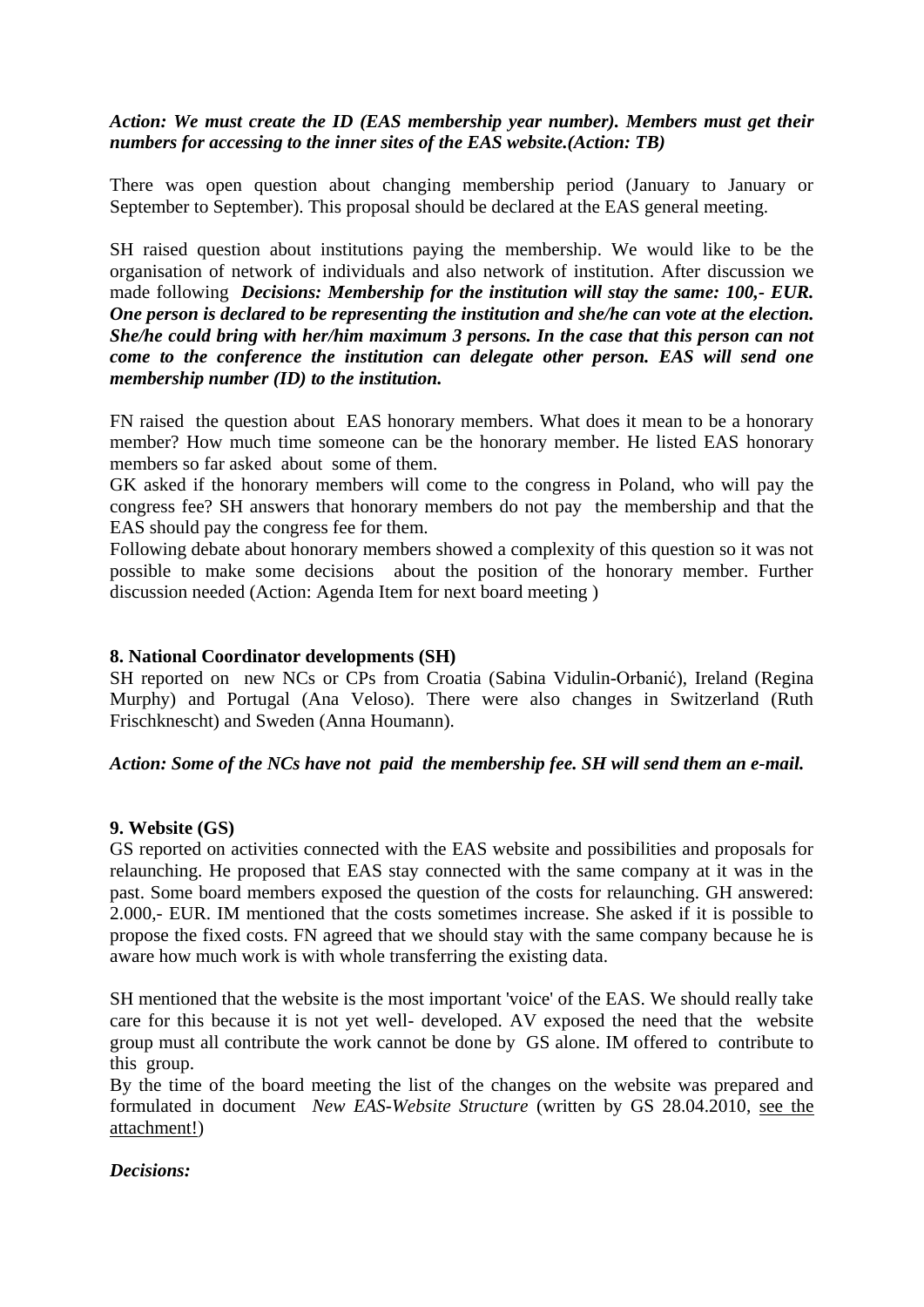*Relaunching the EAS website is agreed and we are preparing to pay the costs. If we can not come together with existing company we will change the system. Some documents must be in all three languages. It was very important that we made the* 

*decision who will take care for the languages checking: SH – EN, GS – DE, TB – FR*

*We accepted the change in the EAS website group: EK will be replaced by IM because of the issue of interlinking the meNet website and the EAS website.*

*Action: new EAS website structure is accepted and the relaunching the EAS website may start.*

*EK will write the report about the conference in Bolu for the EAS website.*

# **10. meNet (IM /AdV)**

IM presented the meNet structure of titles/contents which can be interlinked with the structure of the EAS website. She exposed the possibilities for developing a common website. There are some technical questions about the costs, connecting the two websites, naming the website… IM, SH, FN and GS discussed about this issue and presented their statements to the whole board.

*Decision: we generally agree that we want the quality and the contents of the meNet. The interlinking will be done in phases because the editing needs a lot of time. The EAS website group is responsible for the process of interlinking both websites.*

IM said that the meNet banner will be given to the EAS at the general meeting.

# **11. EMC (FN, AV)**

FN first shortly presented the history of connections between EAS and EMC. He represented the EAS at the last EMC meeting at Vienna because SH was not able to be there. He prepared the report in DE and he will translate it to the EN and send BR for the archive.

FN reported on the meeting in Vienna. There he also presented the meNet project with IM. EMC would like to connect all EU music associations together. This process started at EMC meeting in Utrecht. FN concluded his report with the comment that he is surprised how the process of connecting the EU music associations develops well.

AV added some thoughts about the past EMC meeting at Utrecht. He also explained how to work on this cooperation. They considered to work on the main documents as it is *The Road map of arts education.* They will prepare the response on this UNESCO document. EAS gave first answers on the document. At the beginning of the May will be the conference in Korea and there will be discussion about received answers on *The Road map of arts education.*

SH mentioned that she explained to the EMC that they can not expect the same EAS representative at every meeting. AV.SH and FN will share responsibility and ensure that EAS is always represented.

FN additional information was that the EAS connection with the Yamaha has ended. ACTION: GS to remove this cooperation from the EAS website.

# **12. ISME (FN)**

FN reported about ISME in relation to the EAS and in connection with the coming events.. FN is the member of the ISME board and he also represented the EAS. He is responsible for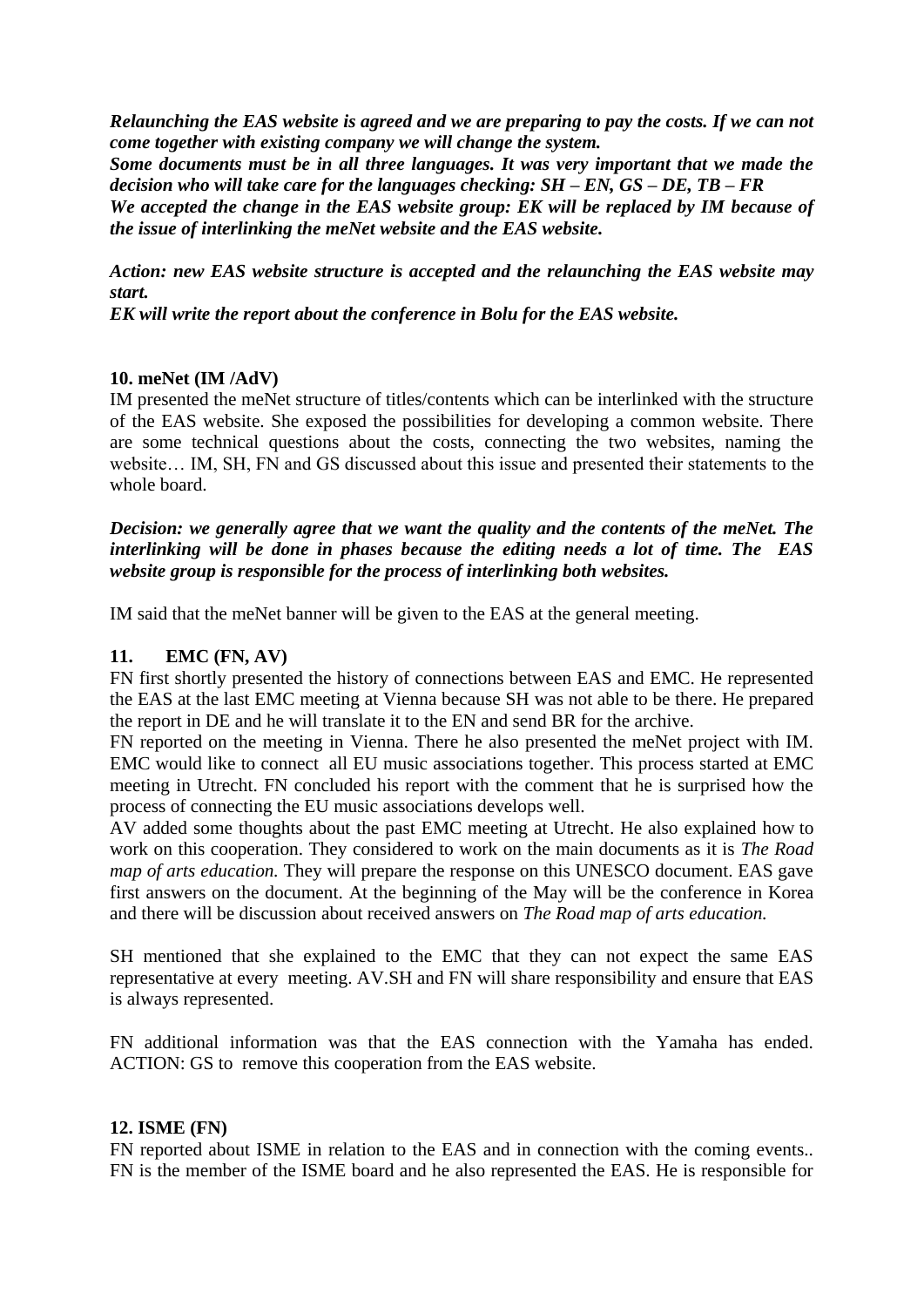different areas (ME, MTT) and with the Liane Hentsche they are responsible for ISME regional conferences. They organised just two regional conferences at EU so far. He was asked by the ISME board to develop ideas on how to promote and develop teachers researching their own practice. Thade Buchborn and FN will prepare one session on this topic for the ISME congress at Beijing (april 2010)

FN expressed the will to be nominated to the ISME board again.

FN gave some suggestions for the conference in Gdansk. and EAS has become a partner of ISME after 2005. At Gdansk we have the opportunity for inviting all EU associations together under the roof of the ISME. He spoke with the GK how to find the ways to invite the European associations and how to bring them together in sessions and panel discussions.

SH felt that sessions at Gdansk should be focused on congress topics. Our participants might be surprised if there will be other topics inside the congress. We have to outline the reasons for what they are other associations at the conference in Gdansk. It is also the danger that we duplicate the work of EMC. FN concluded that we have to negotiate every single step how far is possible to integrate ISME regional conferences to the EAS conferences.

# **13. Conference 2011, Gdansk (GK)**

GK presented the main structure of the 19th EAS Conference and ISME European Regional Conference in Gdansk (May 18-21, 2011). The main topic will be *Music in Schools: Teaching and Learning Processes.* 

There will be 6 subtitles:

- The organization of music education system
- Music teachers competences at different educational levels
- Learning outcomes in general education schools
- Relationships teacher pupil in teaching and learning processes
- Teaching methods and didactic materials used during the lessons
- Music outside a lesson in general music education schools

Honorary patron of the congress will be Lech Wałęsa.

The Congress website is not open yet.

GK presented the basic data about Student forum in Gdansk. The accommodation for all of the 24 students from foreign countries will be in the old city near the The Stanislaw Moniuszko Academy of Music in Gdansk.

**Decisions: EAS Board travelling date: Monday, May 16th EAS board meeting: Tuesday, May 17th Wednesday, May, 18th**

**SF team will travel on Sunday, May 15th SF will start on Monday, May 16th and ended on Thursday, May 19th**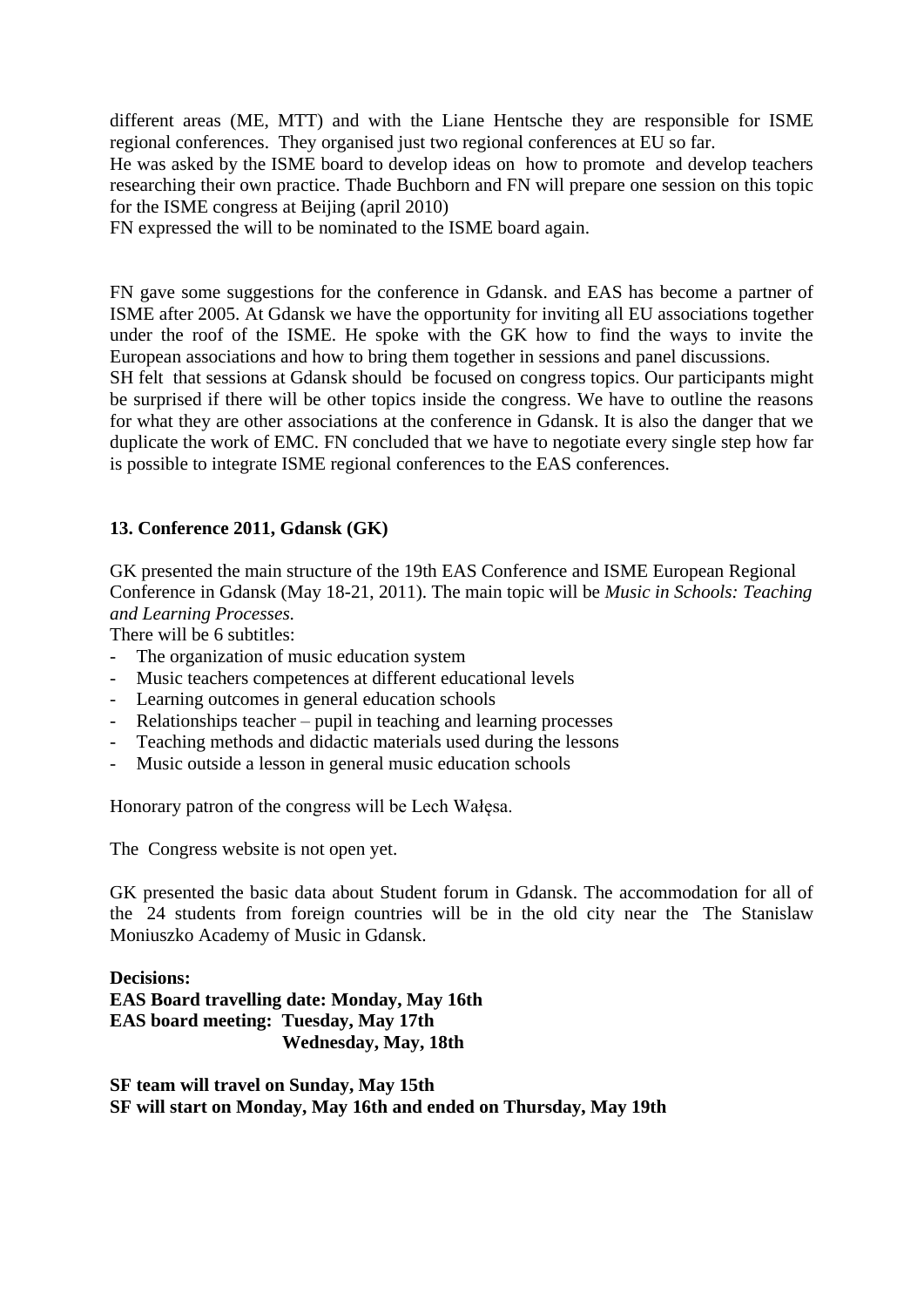## **14. Doctoral students**

It was planned in agenda that topic of the doctoral students will be discussed by EK, TB, GK an FN. Working process demanded changes and so this topic was discussed by GK and IM. They presented their thoughts to the board members. Doctoral students must have opportunity to participate at the EAS conferences. There should be also some space for the doctoral students on the EAS website. SH mentioned that she didn't this group want to be separated from the main programme. and that doctoral students at every stage of their studies should be able to attend

By the time of discussing this topic there were some thoughts about the reducing the team, leading the SF. FN proposed that we should include somebody out of the board. He proposed that the next SF should be led by on member of the EAS board and Thade Buchborn as an outside member.

### *Decisions:*

*TeB will be responsible for the doctoral forum. Doctoral students will have dedicated day on Wednesday, May 18th for the poster session, presentations and workshops.*

*We didn't decided who will look after the SF (GS or BR or both). We will invite Thade Buchborn to be involved with coordinating the student forum (take all administrative work and lead the process further when the EAS board will starts – to avoid the overlapping the schedules)*

*Next year one person will be directly involved with the activity and we find somebody to administrate.*

**[**These decisions afterwards caused the reaction of GS. He was at the SF by the time of discussing this topic. He asked for furthre discussion on this issue SH called an additional short EAS board meeting on April 27th.

At additional board meeting (April 27th) was open discussion about

- further work in the SF (schedule in coordination with the board meeting, involved board members, administration etc.).
- developing a concept and involved persons in the doctoral forum,
- EAS involvement at the ISME-conference,
- new possible board members,
- time planning after Gdansk

Final decision about leading the SF was that this work should be done by the EAS board members. GS and BR are prepared to continue with this work.

EAS board members with a lot of experiences on the field of doctoral studies should make the concept of doctoral students engagement. Final agreements and directions for action must be made by the next EAS board meeting in Gdansk (November 12nd-14th, 2010)]

#### **15. Projects: projects developments**

SH reviewed the experiences from the past regarding project developments and participation. When approached by other organisations /individuals, EAS should expect to be involved at early stages of preparing applications and not clsoe the the deadline. We can then have some influence on the project content. In relation to projects EAS can have avariety of roles: